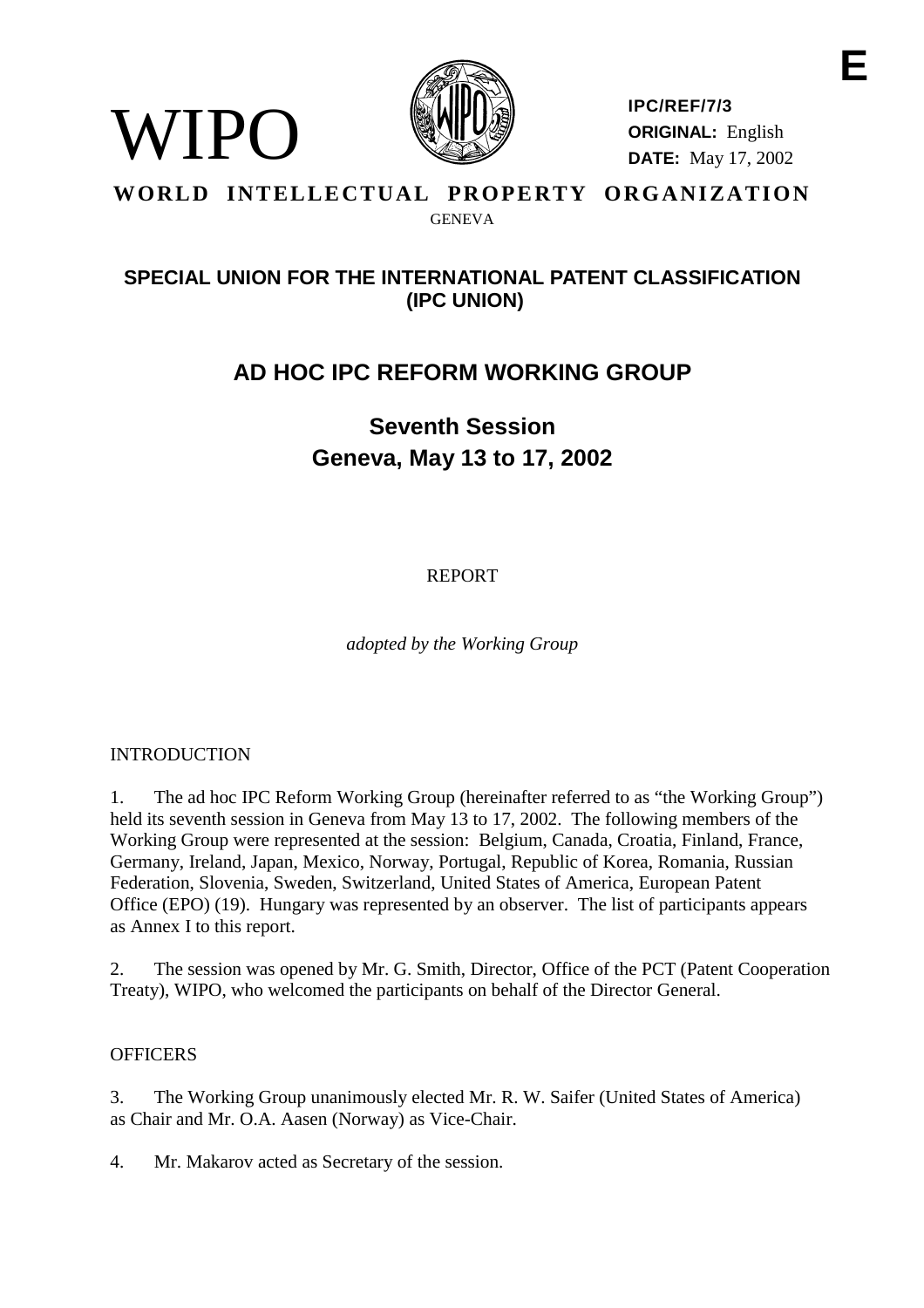#### ADOPTION OF THE AGENDA

5. The Working Group unanimously adopted the agenda, which appears as Annex II to this report.

# CONCLUSIONS, DISCUSSIONS AND DECISIONS

6. As decided by the Governing Bodies of WIPO at their tenth series of meetings held from September 24 to October 2, 1979 (see document AB/X/32, paragraphs 51 and 52), the report of this session reflects only the conclusions of the Working Group (decisions, recommendations, opinions, etc.) and does not, in particular, reflect the statements made by any participant, except where a reservation in relation to any specific conclusion of the Working Group was expressed or repeated after the conclusion was reached.

# REPORT ON THE THIRTY-FIRST SESSION OF THE IPC COMMITTEE OF EXPERTS

7. The Working Group noted an oral report by the Secretariat on the thirty-first session of the IPC Committee of Experts (hereinafter referred to as "the Committee") (see document IPC/CE/31/8), at which session the Committee had considered the results of the IPC reform process in 2001 and provided guidance for carrying out the reform in 2002.

8. The Working Group was particularly informed that the Committee had agreed to consider Tasks No. 3 ("Introduction of Electronic Data Illustrating the Contents of IPC entries") and No. 5 ("Review of the Hybrid Systems in the IPC") on the IPC reform program completed.

# REPORT ON THE SIXTH MEETING OF THE TRILATERIAL WORKING GROUP ON CLASSIFICATION

9. The Delegation of the EPO reported on the sixth meeting of the Trilateral Working Group on Classification, held in Washington, D.C. from April 8 to 12, 2002. The Delegation explained that the main purpose of the meeting was to develop the global structure of the Concept of Operations for the advanced level of the reformed IPC, as well as to discuss the procedure for classification harmonization projects.

10. The report on the sixth meeting of the Trilateral Working Group on Classification is reproduced in Annex III to this report.

# WORKING STRUCTURE AND WORKING METHODS OF IPC BODIES

11. Discussions were based on document IPC/REF/7/2. The Working Group noted that, at the thirty-first session of the Committee, certain Delegations had proposed, in order to accelerate a decision-making process in the IPC Union, that the Working Group be abolished, its duties assumed by the Committee itself and the number of annual meetings of the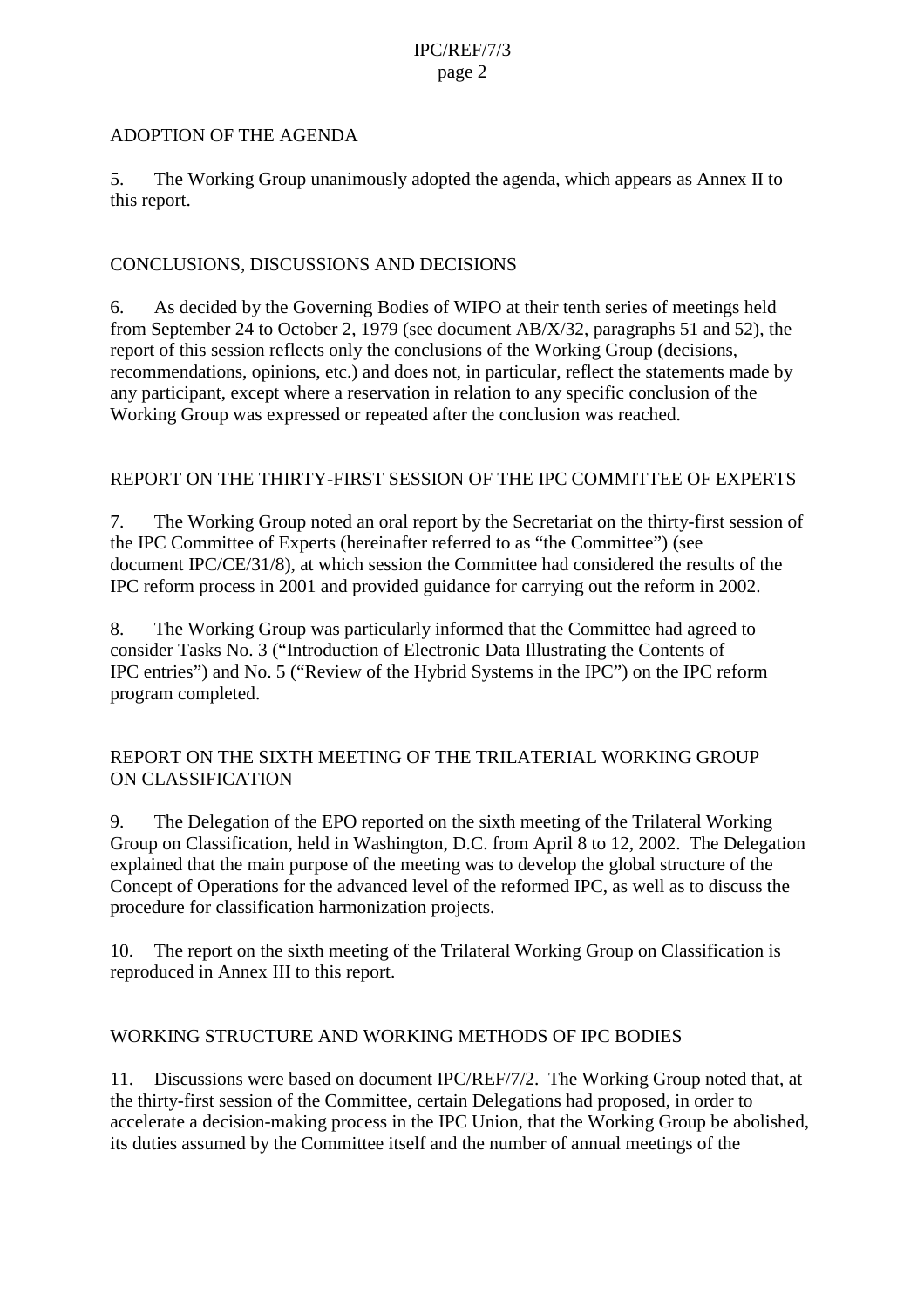Committee increased. It was also noted that the Committee had authorized the Working Group to consider the proposal and, in case the majority of Delegations would be in favor of it, to request the Director General of WIPO, on behalf of the Committee, to convene its extraordinary session in order to take a decision on this matter.

12. The Secretariat indicated that, although the proposal under discussion no doubt had merit, its implementation in the current year could negatively influence the IPC reform process, in view of additional resources that would be needed for convening an extraordinary session of the Committee and taking into consideration that the Working Group had reached a stage where several tasks on its program could be completed in the course of this year.

13. The Working Group endorsed the reasoning of the Secretariat and agreed to recommend to the Committee to consider the abolishment of the Working Group and the increase in the number of annual meetings of the Committee at its next ordinary session, at the beginning of 2003.

14. The Working Group considered the proposal of the International Bureau for the improvement of working methods of the Committee and its working groups and approved the proposal, with certain changes, as presented in Annex IV to this report.

15. The Working Group agreed to recommend to the Committee to adopt the proposal as contributing to a more efficient IPC-related work. The Working Group further agreed that electronic handling of the meeting documentation, as promulgated in paragraph 8 of the proposal, should henceforth be applied to the documentation of the Working Group.

CONSIDERATION OF THE IPC REVISION POLICY AND THE REVISION PROCEDURE IN RELATION TO THE CORE AND ADVANCED LEVELS OF THE REFORMED IPC

#### Revision Policy and Revision Procedure for the Reformed IPC

16. The Working Group considered the modified proposal by the International Bureau on the revision policy and revision procedure for the reformed IPC (see project file IPC/R 2/99 Rev.7, Annex 40) and, following several changes made, approved the proposal as given in Annex V to this report.

17. With regard to paragraph 50 of the proposal, relating to the preparation of the French version of the amendments to the advanced level of the IPC, the Working Group noted that it was not currently possible to indicate details of procedure for the preparation of the French version since Task No. 16 on the revision program ("Study ways and means for the establishment of the French version of the advanced level of the IPC") had not yet been thoroughly considered by the Working Group. In this context, the Working Group requested the International Bureau to include consideration of Task No. 16 on the agenda of its next session and to compile background material for its discussion.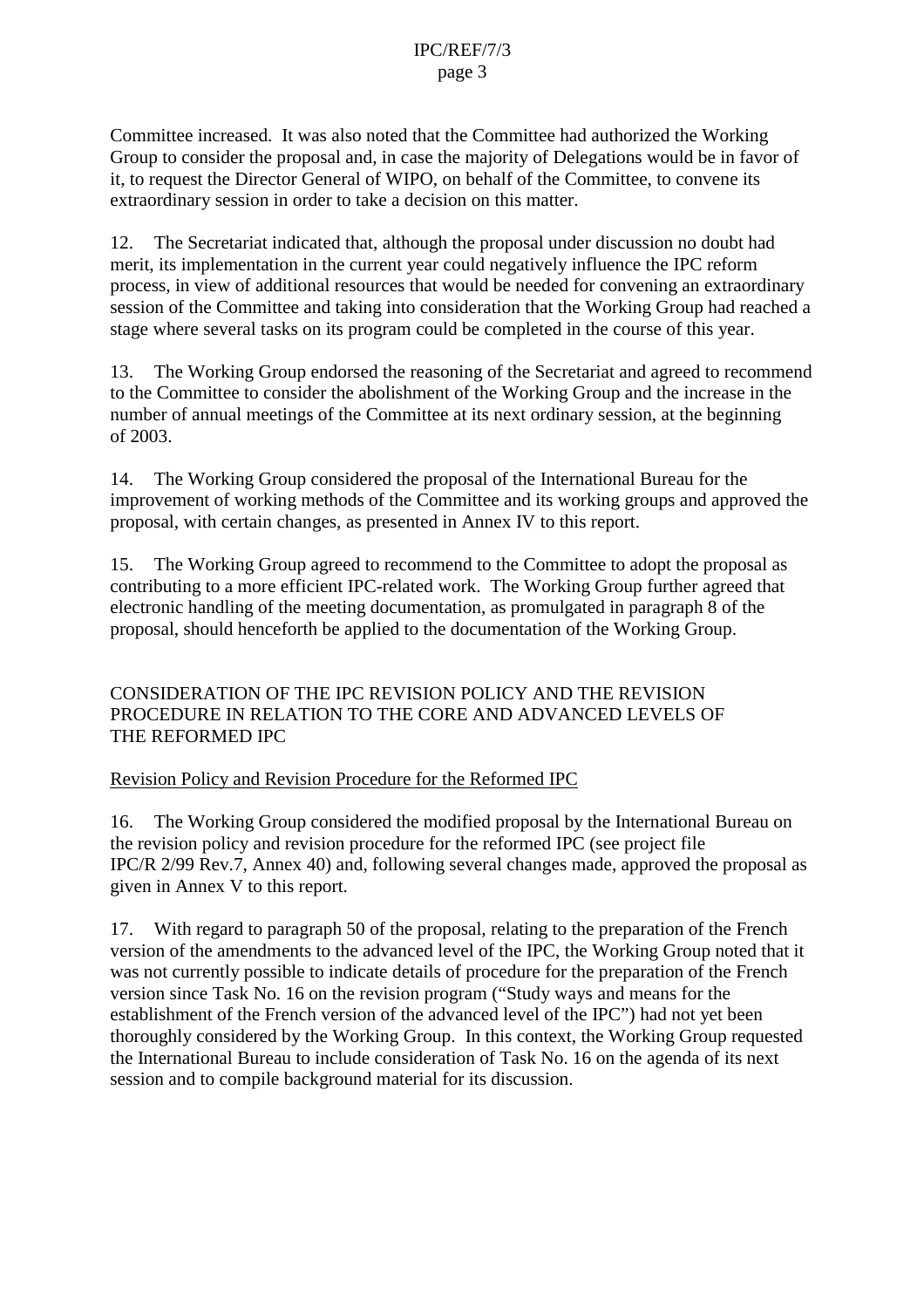18. The Delegation of France said that it was not acceptable for the International Bureau to rely on volunteering offices for the drafting of amendments to the advanced level of the IPC which is required for one of the authentic languages. It also recalled that the Working Group had noted at its fourth session that manpower resources available to offices with French as their working language would not be sufficient to cope with the increased volume of translation work (see paragraph 59 of document IPC/REF/4/4).

19. The Working Group also noted that, under the CLAIMS project, the International Bureau is carrying out investigation of computer-assisted tools for supporting translation of amendments to the advanced level and requested the International Bureau to make a status report on the elaboration of such tools at its next session.

20. The Working Group agreed to consider Task No. 2 completed subject to further elaboration of paragraph 39 of Annex V to this report, namely on the basis of results of consideration of Task No. 16. The Working Group also noted that it would be desirable to prepare a revision procedure for the Guide to the IPC and agreed that such a procedure could be considered in the framework of Task No. 17 ("Revision of the Guide to the IPC").

# Systematic Maintenance of the IPC

21. The Working Group considered the rapporteur report submitted by Sweden and made available at the session, in which comments submitted on the initial proposal by Sweden (see project file IPC/R 2/99 Rev.7, Annex 39) were taken into consideration.

22. The Working Group reviewed an outline of the systematic maintenance procedure, provided by Sweden, which included indication of the goals of maintenance procedure, its principal forms and general problems requiring special attention. The Working Group generally supported the provided outline of the procedure and recommended to more clearly specify the relationship and links between the systematic maintenance and classification definitions projects and define IPC areas (subclasses or related fields of technology) for which maintenance projects should be conducted.

23. The Working Group requested Sweden to elaborate, by August 15, 2002, a detailed IPC maintenance procedure on the basis of the already provided layout and taking into account the existing IPC revision procedure and the procedure for preparing classification definitions. Comments on the maintenance procedure were invited by September 15, 2002, and the rapporteur report by Sweden by October 15, 2002.

24. The Working Group indicated that, when the IPC maintenance procedure had been elaborated, it should be tested by carrying out several pilot projects.

25. Finally, the Working Group expressed its gratitude to Sweden for having proposed this new IPC-related activity aimed at continuous improvement of the quality of the IPC and decided to create a new Task No. 19 on the IPC reform program "Elaborate an IPC Systematic Maintenance Procedure."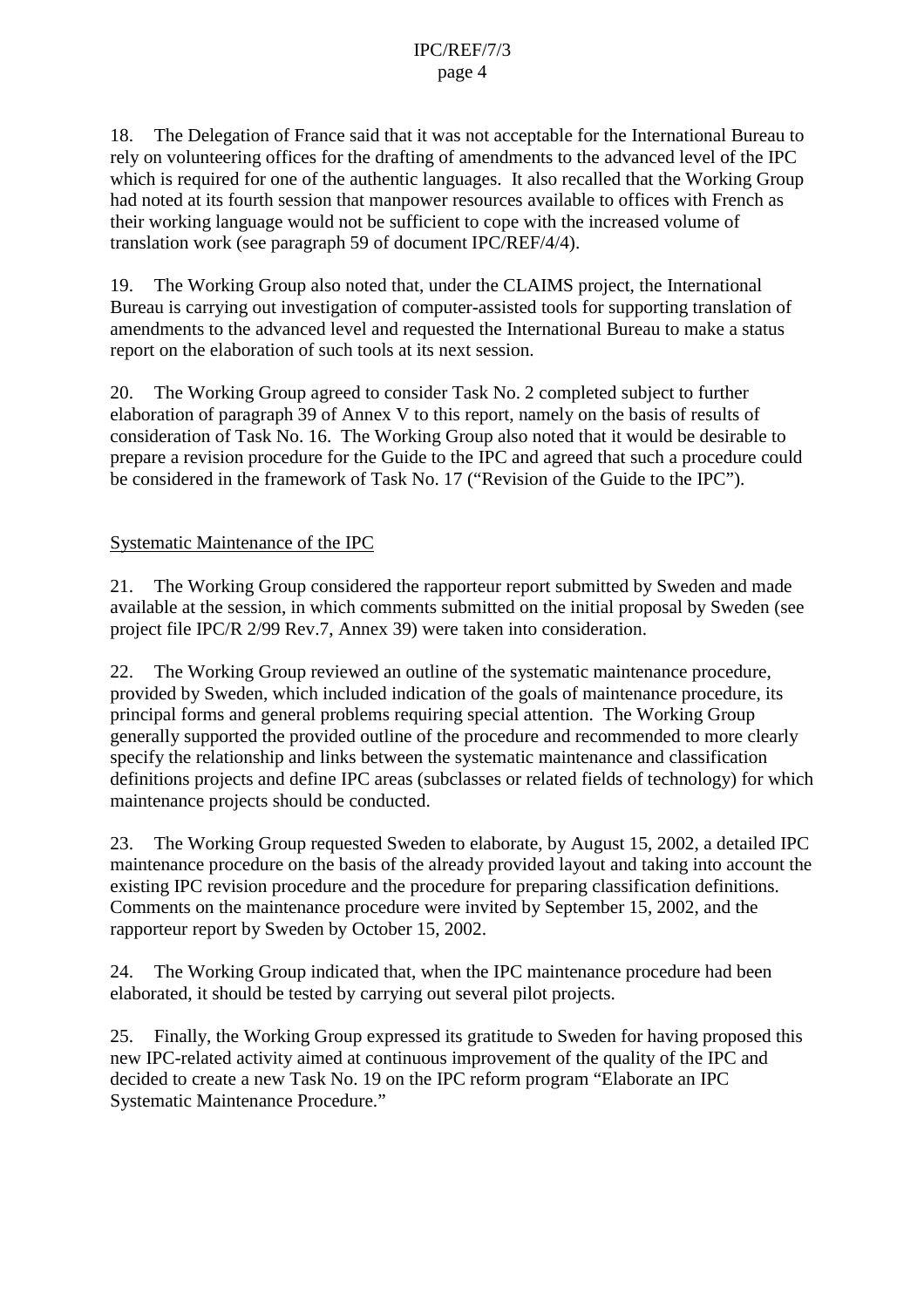#### Creation of Subclasses and Main Groups for not Otherwise Provided for Subject Matter

26. The Working Group considered a proposal by the United States of America (see project file IPC/R 2/99 Rev.8, Annex 48) on the creation in the IPC of subclasses and main groups for not otherwise provided for subject matter. The Delegation of the United States of America explained that the proposal was intended to replace existing X-notation practice in the IPC, prevent incompatibility problems between the core and the advanced level and facilitate collecting subject matter relating to new technologies for which no distinct place in the IPC was provided.

27. The Working Group agreed that the existing X-notation practice did not work in a satisfactory manner, and generally supported the proposal by the United States of America, although an opinion was expressed that it would be more efficient for implementation at subclass level when residual main groups could be created.

28. The Working Group agreed that the proposal required further investigation and, to this end, invited comments on the proposal by September 15, 2002, and requested the United States of America to submit the rapporteur report by October 15, 2002.

29. The Working Group decided that further consideration of this matter should be made in the framework of Task No. 15 ("Study the Feasibility of Introducing a Simplified Set of Rules in the IPC").

# GENERAL PRINCIPLES OF CLASSIFICATION; ELABORATION OF RULES FOR MULTIPLE CLASSIFICATION IN THE IPC

30. Discussions were based on Annex 37 to project file IPC/R 4/99 Rev.10, containing Guidelines for Determining Subject Matter Appropriate for Obligatory and Nonobligatory Classification proposed by the United States of America. These Guidelines were approved with some amendments and are reproduced in Annex VI to this report.

31. The Working Group also discussed a document prepared by the International Bureau, containing a survey of the notes specifying multiple classification in the IPC, in order to provide material for standardization of such notes as requested by the Committee of Experts at its thirty-first session. It was noted that 11 different types of wording of such notes had been identified, but that probably the number of different types of such notes would be smaller after their standardization. The Working Group invited its members to submit, by September 15, 2002, comments on how standardization of these notes, supplemented by similar notes introduced in the current revision period, could be achieved. It was noted that the International Bureau would act as Rapporteur for this task and would submit the rapporteur report by October 15, 2002.

32. The Working Group agreed that practical work on the standardization of these notes should be done in the future in the framework of the IPC maintenance procedure.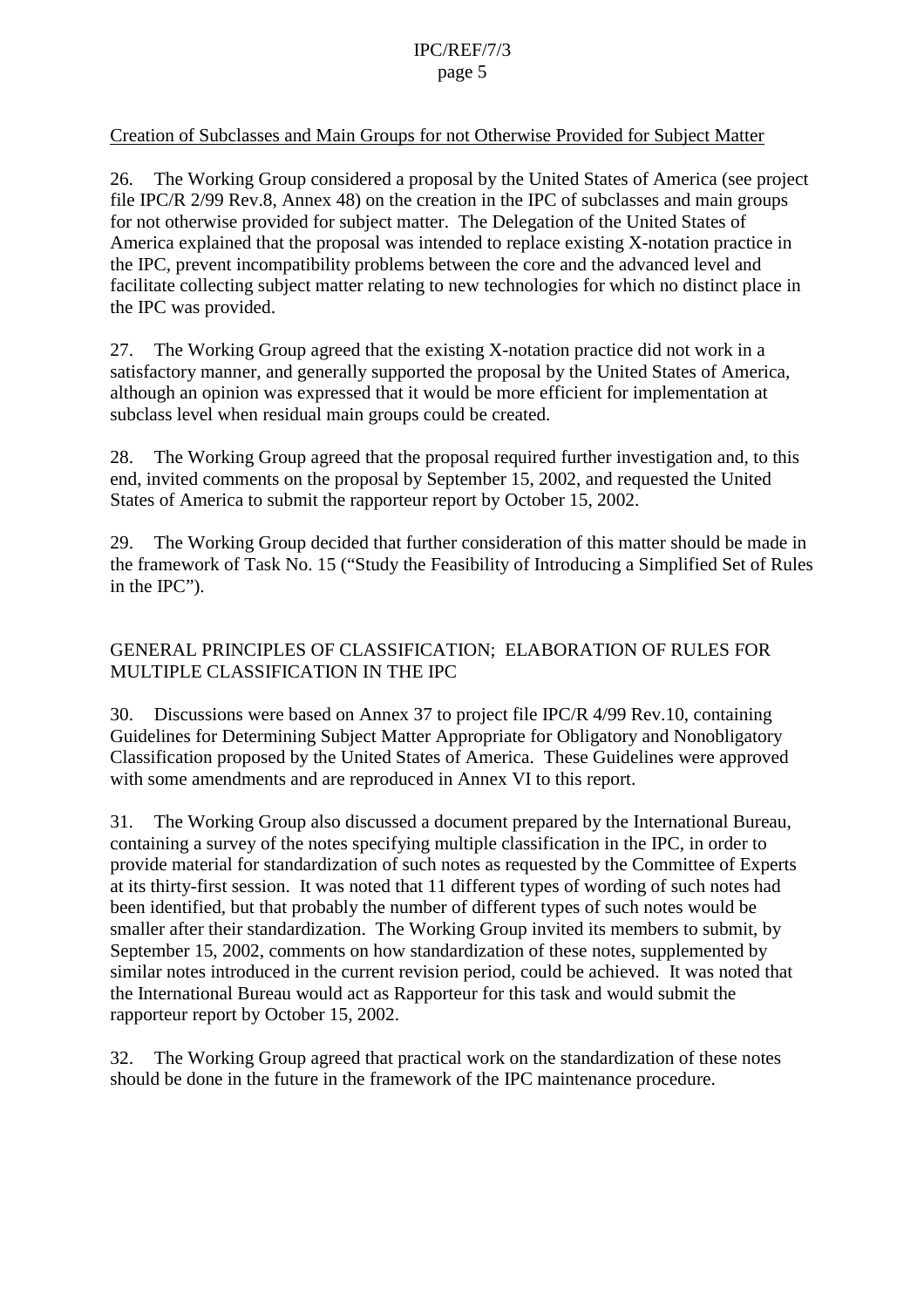### DETERMINATION OF THE MOST APPROPROPRIATE DURATION OF REVISION CYCLES

33. The Working Group considered the modified proposal by the International Bureau on the most appropriate duration of revision cycles (see project file IPC/R 7/99 Rev.2, Annex 11) and, following several changes made, approved the proposal as given in Annex VII to this report.

34. In the context of revision cycles, the Working Group noted that the IPC revision procedure and the IPC maintenance procedure under elaboration could partially overlap in respect of certain amendments to the IPC and agreed that the proper borderline between the both procedures should be established when the IPC maintenance procedure would become operational.

35. The Working Group agreed to recommend to the Committee of Experts to consider Task No. 7 completed.

36. In view of the approaching end of the current revision period, the Working Group requested the International Bureau to initiate discussion of different aspects concerned with the future publication of the next edition of the IPC and to include this matter on the agenda of the next session of the Committee of Experts, at the beginning of 2003.

# ELABORATION OF PRINCIPLES OF THE CREATION, MAINTENANCE AND FUNCTIONING OF THE MASTER CLASSIFICATION DATABASE

# Impact of the Reformed IPC on the Front Page of Patent Documents

37. The Delegation of the EPO introduced its proposal relating to actions needed for the front page of patent documents in view of IPC reform (see project file IPC 8/99 Rev.12, Annex 54). The Delegation explained that this proposal had been discussed with the EPO member States and among the Trilateral Offices.

38. The Delegation proposed two options for the presentation of classification symbols on the front page of patent documents. The first option was concerned with the use of indicators for the core or advanced level symbols and for invention information or other information. The second option was based on the use of a graphic technique for explaining the meaning of classification symbols.

39. Having considered both options, the Working Group expressed clear preference for the second option as providing a more user-friendly presentation of classification symbols, namely:

– classification symbols presented in a tabular form;

– the core level symbols printed in normal font and the advanced level symbols in italics;

– the invention information symbols printed in bold font and the other information symbols in regular font;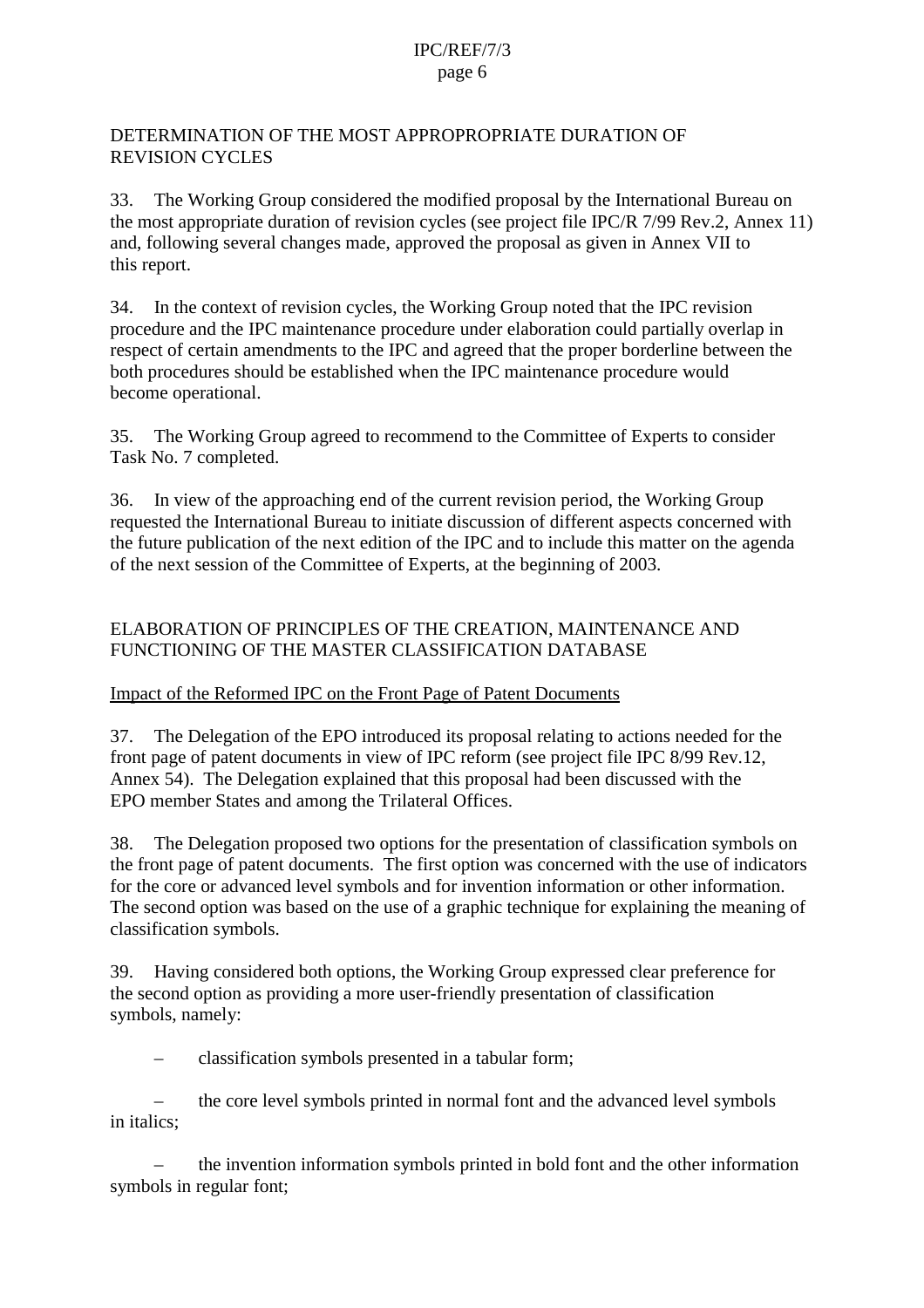– the version indicator for the core level symbols (year) placed in round brackets after the abbreviation Int. Cl.;

– the version indicator for each advanced level symbol (year, month) placed in round brackets after each advanced level symbol.

40. An example of such presentation of classification symbols is given in Annex VIII to this report.

41. The Working Group agreed that, contrary to its intention expressed at its previous session (see document IPC/REF/6/2, paragraph 43), advanced level symbols could be printed on the front page of patent documents and industrial property offices could decide which level symbols should be printed on their documents.

42. The Working Group finally agreed that the approved presentation of classification symbols was tentative and invited its members to consult respective administrative services in their offices with regard to the applicability of the approved presentation, with a view to taking a final decision at the next session of the Working Group.

43. The Working Group also considered a review of existing WIPO standards, prepared by the EPO, that could require modifications in view of the proposed new presentation of classification symbols on the front page and requested the International Bureau to inform the Standing Committee on Information Technologies accordingly.

# Actions Needed for the Use of the Reformed IPC

44. The Working Group considered a final list of actions needed for the use of the reformed IPC, prepared by the EPO (see project file IPC/R 8/99 Rev.12, Annex 56), and approved it with minor corrections, as given in Annex IX to this report.

45. In response to the request by the Working Group to provide measures for keeping the history of classification schemes in the reformed IPC, the Secretariat explained that it could be achieved through special designations in the text of the IPC (validity dates) and by using revision concordance data.

46. The Working Group indicated, finally, that industrial property offices should be fully informed about actions needed for the use of the reformed IPC.

# Presentation of the Concept of Operations for the Reformed IPC

47. The Delegation of the United States of America made a presentation of the Concept of Operations for the reformed IPC in the form of flow charts illustrating different stages of the revision procedure in the reformed IPC: project selection and authorization, processing of data in the revision process, introduction of revision changes in the IPC database and reclassification of patent documents. The Delegation explained that the presentation was primarily directed to revision of the advanced level of the IPC and that supporting documents were under preparation by the Trilateral Offices.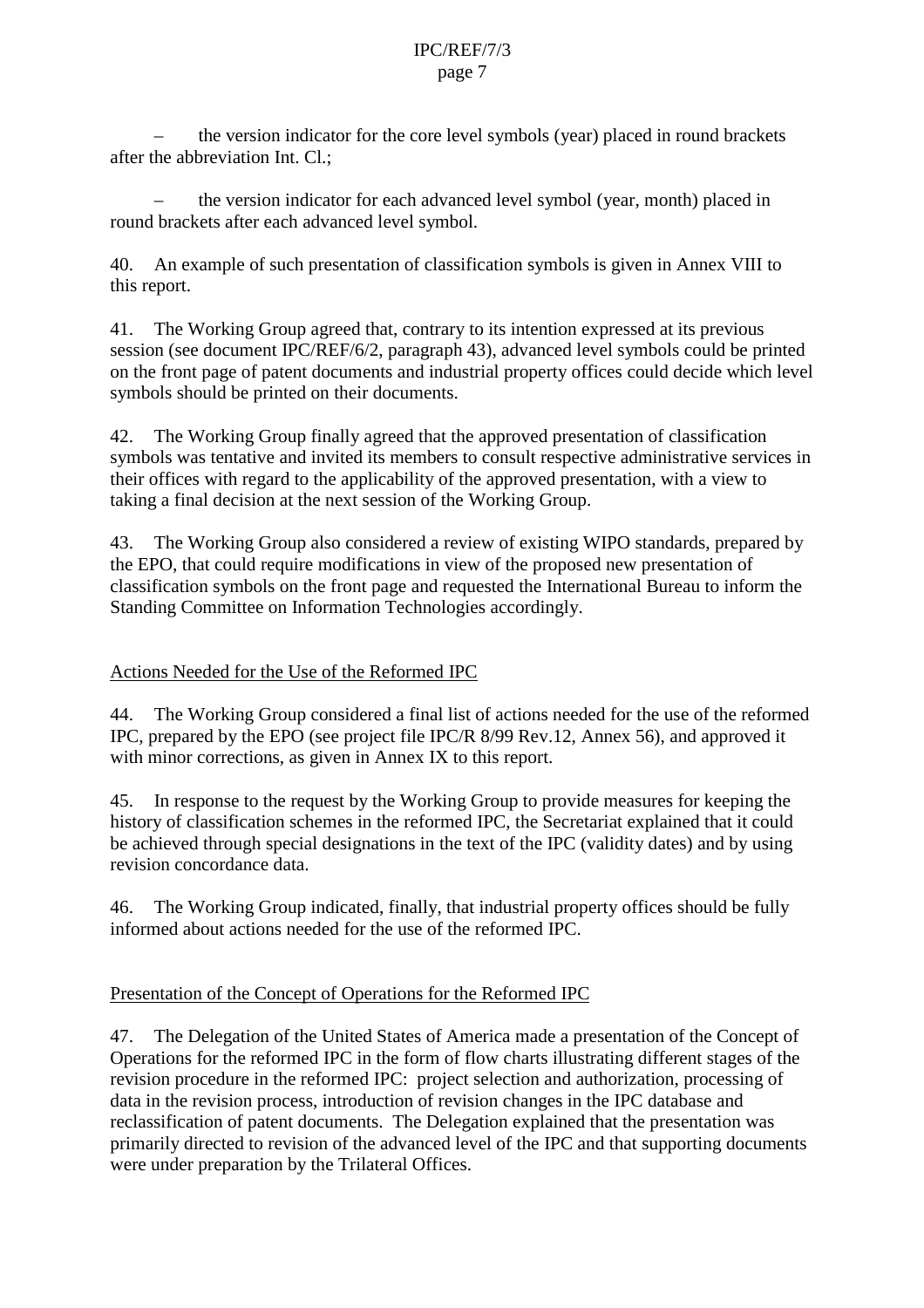48. The Working Group expressed its thanks to the Delegation of the United States of America and indicated that the presented Concept of Operations could serve as a model of the future global classification system.

# Master Classification Database

49. The Working Group considered the proposal by the EPO relating to the use of patent family system and class propagation in the Master Classification Database (see project file IPC/R 8/99 Rev.12, Annex 55).

50. The Working Group agreed with the proposed definition of patent family to be used in the Master Classification Database, which would be based on the common set of priorities.

51. With regard to the proposed class propagation, the following remarks were made:

– offices should generate either core level classification or advanced level classification for the same inventive subject, but not both;

– no rolling up of advanced level symbols should be done when core level symbols are present;

– additional advanced level symbols should not be stored in the database as ECLA symbols;

– the initial classification and the classification assigned by the Trilateral Offices should be kept in the advanced level.

52. The Working Group indicated that industrial property offices allotting advanced level symbols to their patent documents should deliver only that data to the Master Classification Database. The core level data would be generated by rolling up from the advanced level.

53. The Working Group agreed on the summary of rules for class propagation as given in Annex X to this report.

54. In view of the need to have the fully functional Master Classification Database in 2005, the Working Group drew attention of its members to the desirability of commencing reclassification of their patent files as soon as possible. To this end, the Working Group requested the International Bureau to provide industrial property offices with a compilation of all amendments to the seventh edition of the IPC adopted so far in the current revision period. It was agreed that by rolling up from ECLA an almost complete backfile for the core and the advanced levels of the IPC could be created by the end of 2004.

# GENERAL QUESTION AND ANSWER PAMPHLET ON THE APPLICATION OF THE IPC

55. The Working Group considered a document prepared by the International Bureau on "Frequently Asked Questions About the International Patent Classification (IPC)" (see project file IPC/R 10/99, Annex 1). The Working Group expressed its appreciation of the significant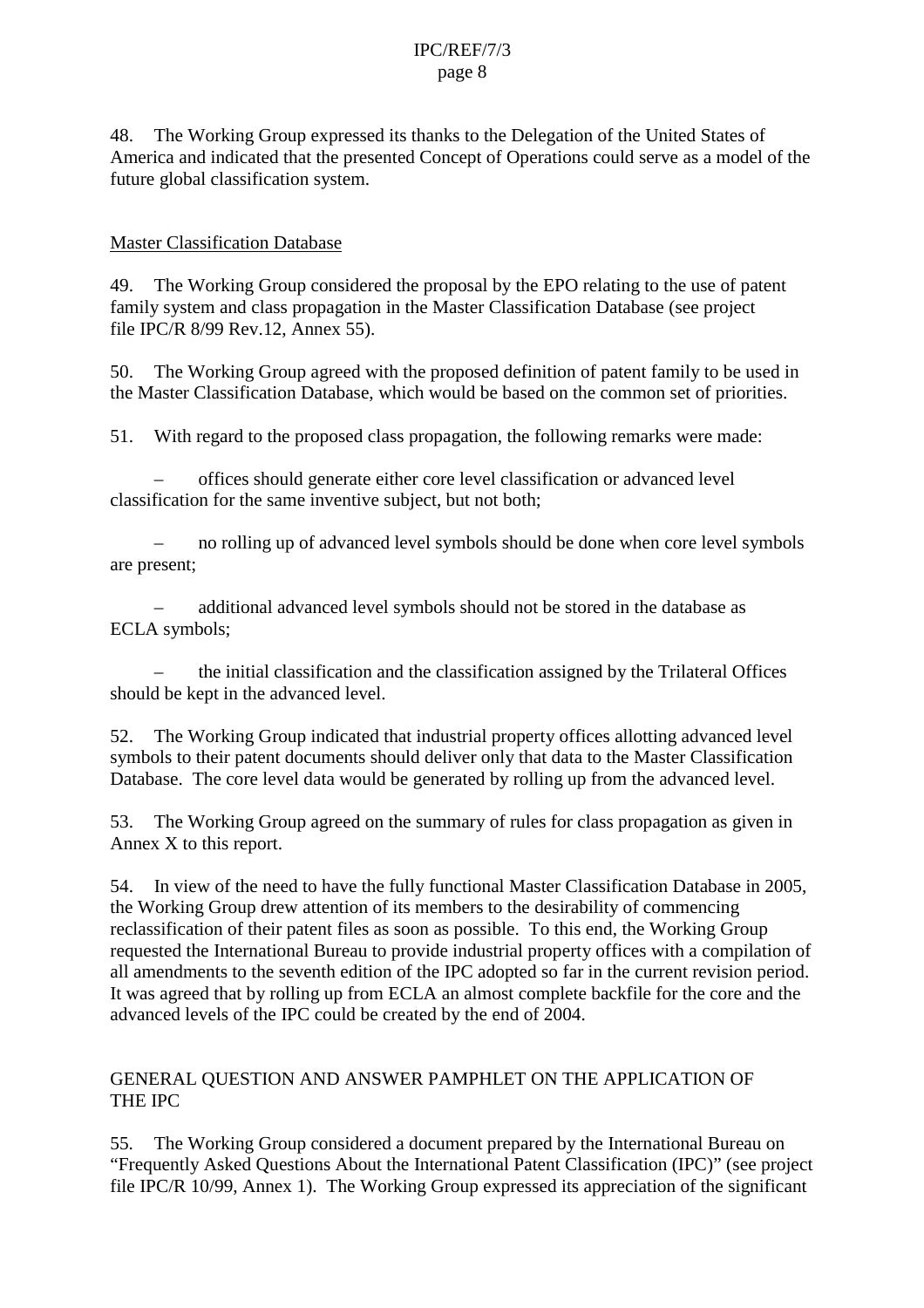work done by the International Bureau. The Working Group invited its members to send suggestions for supplementing this document, e.g. by adding other pertinent "questions," by September 1, 2002. The International Bureau would then publish the revised document on the IPC Internet site. It was noted that an electronic mailbox should be attached to the document in order to collect questions by the public. These questions and answers thereto would then be incorporated in the document contributing to its permanent update.

56. Having agreed that the document already represented an excellent informative source for the public, the Working Group decided to recommend to the IPC Committee of Experts to consider Task No. 10 ("General Question and Answer Pamphlet on the Application of the IPC") completed.

# DETERMINATION OF THE MOST APPROPRIATE CONTENTS OF THE CORE LEVEL OF THE REFORMED IPC

57. The Working Group recalled a proposal made by the International Bureau at its previous session (see project file IPC/R 14/00 Rev.7, Annex 22) relating to two options that could be followed for properly arranging the distribution of groups between the core and the advanced levels in the areas of the IPC where the last place rule applies.

58. On the basis of the comments earlier submitted and made at the session, the Working Group agreed that, for arranging the distribution of groups in these areas, the option based on the principle of majority should be generally followed, namely, when the majority of groups with the same hierarchical position belong to the core or to the advanced level, other groups should be moved to the same level.

59. The Working Group indicated that it was particularly important for the IPC reform process to arrive at hierarchically correct distribution of groups, even if that were to result in a not absolutely satisfactory distribution in particular fields where corrections could later be made on an ad hoc basis.

60. The Working Group requested the International Bureau to carry out arrangement of distribution of groups on the basis of the principle of majority in all last place rule areas, with the exception of the largest of such areas, classes C 07 and C 08, which should be treated separately. The International Bureau was also requested to extend this work to the IPC areas where the first place rule applies and to make the results of the work available to the members of the Working Group by the time of its next session.

61. With regard to classes C 07 and C 08, the EPO was requested to propose distribution of groups leading as far as possible, to the inclusion in the core level of only main groups but applying also a correction algorithm proposed by Sweden (see project file IPC/R 14/00 Rev.8, Annex 25).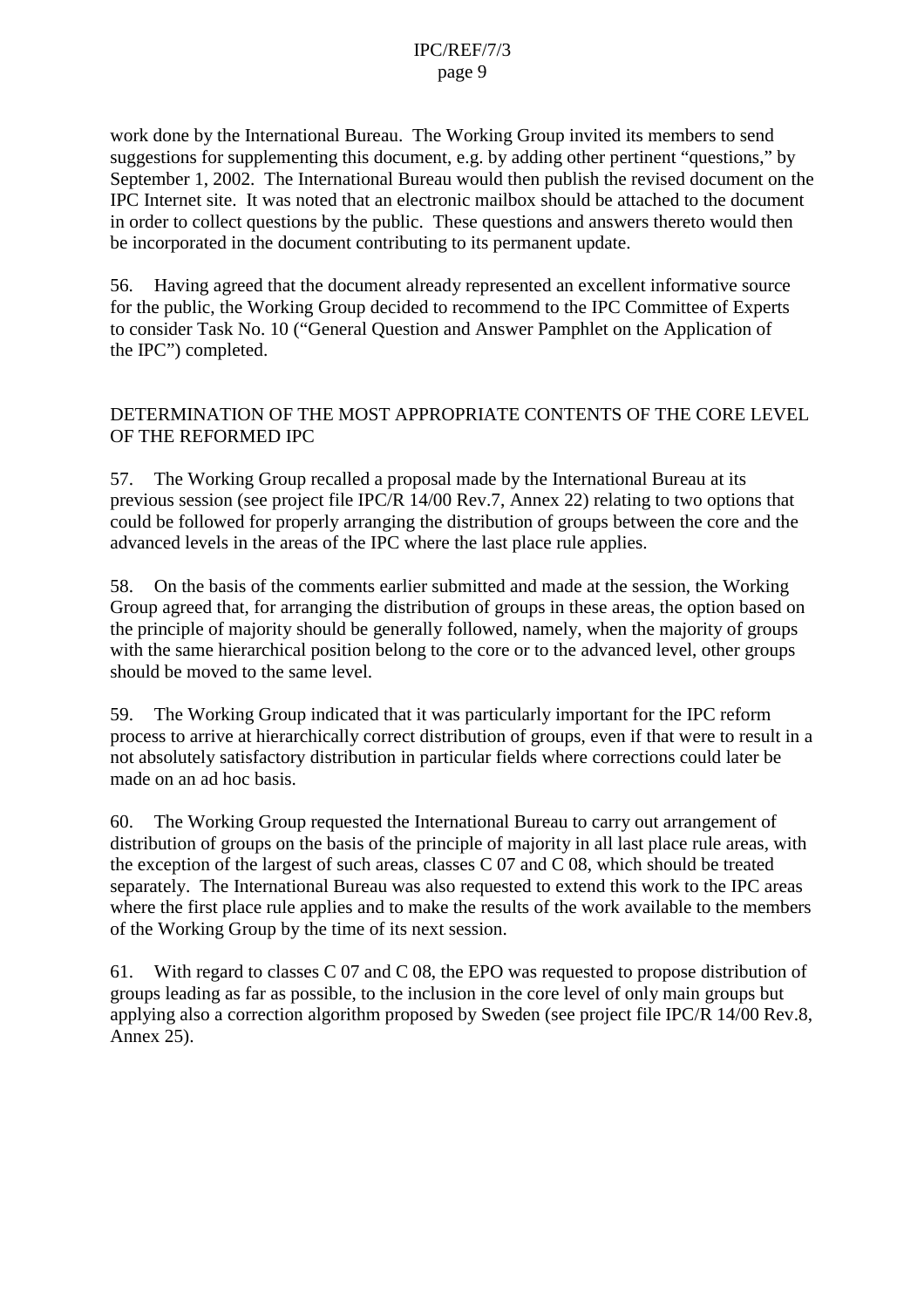STUDY THE FEASIBILITY OF INTRODUCING A SIMPLIFIED SET OF RULES IN THE IPC

62. The Delegation of the United States of America introduced its proposed Guidelines for determining where to classify patent documents within reformed IPC schemes (see project file IPC/R 15/00 Rev.6, Annex 18) and explained that the objective of the proposal was to describe in detail three existing classification rules and to outline perspectives of using in the IPC a single universal rule.

63. The Working Group agreed that the proposal deserved thorough analysis, in particular with regard to the use of the principle of inclusiveness, and invited comments on the proposal by September 15, 2002, and the rapporteur report from the United States of America by October 15, 2002.

64. The Working Group indicated that testing of the new top–to–bottom precedence rule in various technical fields was especially important.

65. The Working Group also considered a paper submitted by the United States of America and made available at the session, where a proposal was made to apply a standardized sequence of group also in respect of subgroups of the IPC.

66. The Working Group noted the work currently carried out by the Revision Working Group for providing a secondary sort key enabling the main groups to be displayed in a standardized sequence and agreed that, when this work had been finalized, consideration should be given to its extension to the subgroups of the IPC in the framework of the IPC systematic maintenance procedure.

# GLOSSARY OF TERMS FOR THE REFORMED IPC

67. The Working Group considered the Glossary of Terms for the reformed IPC approved by the Trilateral Offices (see project file IPC/R 17/01 Rev.5, Annex 16) and noted that several terms of the Glossary had already been approved at the pervious session of the Working Group. In view of lack of time and late submission of the Glossary, the Working Group was not in a position to consider all the terms, but approved some of them. These terms, with the addition of the terms approved earlier, are reproduced in Annex XI to this report.

68. The Working Group invited comments on the remaining terms by September 1, 2002, and requested the United States of America to submit the rapporteur report by October 1, 2002.

69. The Working Group agreed that the French version of the Glossary should be established in consultation with industrial property offices having French as a working language, when the Glossary had been finalized.

70. The International Bureau was requested to verify the conformity of the approved and proposed terms to existing terms in the field of industrial property and to terms being under consideration of other WIPO Committees.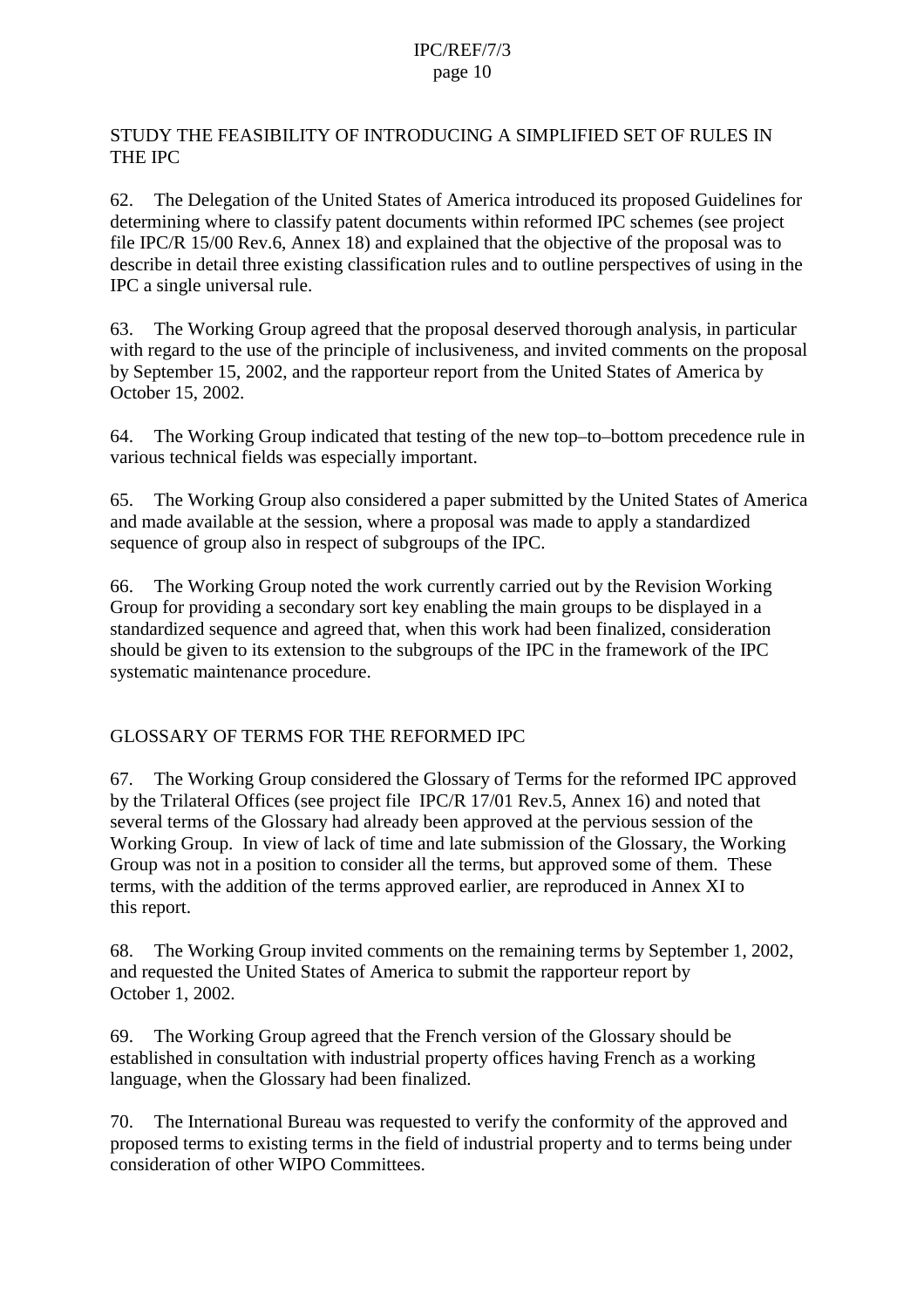### REVISION OF THE GUIDE TO THE IPC

71. The Secretariat informed the Working Group of the publication of the second draft of the revised Guide to the IPC prepared by the International Bureau (see project file IPC/R 17/01 Rev.4, Annex 15) and indicated that much work still remained to be done for completion of this publication.

72. The Working Group agreed that, in view of the very large volume of this very important IPC-related publication, its completion could not be achieved at regular sessions of the Working Group and agreed to create, for this purpose, a Task Force. The Working Group decided that the mandate of the Task Force should be to complete the revision of the Guide and to finalize the Glossary of Terms for the reformed IPC.

73. The following members of the Working Group expressed the wish to be members of the Task Force: France, Germany, Japan (provisionally), Sweden, United States of America, EPO. The Working Group agreed that the membership in the Task Force should be open to all members of the Working Group and invited those of its members who did not declare this at the session but would wish to participate in the Task Force to inform the International Bureau by the end of May 2002.

74. The Working Group agreed that the meeting of the Task Force would be held from October 7 to 11, 2002, in Geneva, unless an industrial property office expresses the wish to host the meeting by the end of May 2002.

75. In order to compile comprehensive material for the meeting of the Task Force, the Working Group requested the International Bureau to prepare and include in the second draft of the Guide, by August 15, 2002, a new chapter relating to the use of the IPC for search purposes and invited comments on the second draft of the Guide by September 15, 2002.

# IPC REFORM IMPLEMENTATION PLAN

76. The Working Group noted that the actions of the Working Group scheduled for the second quarter of 2002 were accomplished successfully and that Tasks Nos. 2, 7 and 10 were completed.

77. The IPC Reform Implementation Plan was updated accordingly and appears in Annex XII to this report.

# INTERNET-BASED IPC MANAGEMENT SYSTEM IBIS

78. The International Bureau made a demonstration of the IBIS Web site (www.wipo.int/ibis/index.htm) and requested comments concerning the beta3 and beta4 IBIS versions which had been developed during the technical assessment of the project and differ slightly from one another. The functions of these two versions would be merged shortly and the portability of the XSL code would be improved in parallel.